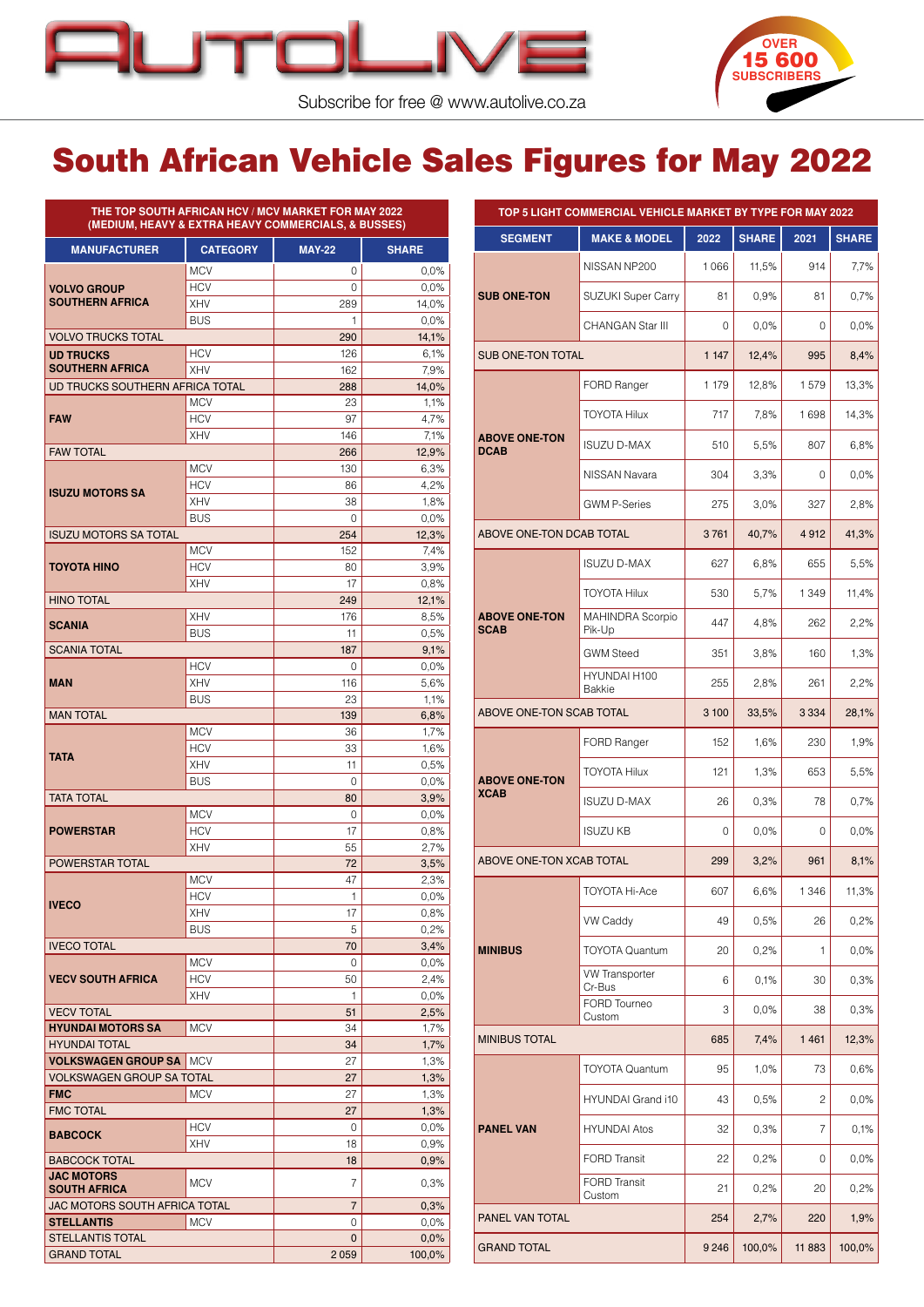

|                         | TOP 5 PASSENGER CAR MARKET BY TYPE FOR MAY 2022 |         |              |         |              |
|-------------------------|-------------------------------------------------|---------|--------------|---------|--------------|
| <b>SEGMENT</b>          | <b>TYPE</b>                                     | 2022    | <b>SHARE</b> | 2021    | <b>SHARE</b> |
|                         | <b>VW Polo Vivo</b>                             | 1 179   | 4,6%         | 1432    | 6,4%         |
|                         | <b>RENAULT Kwid</b>                             | 827     | 3,3%         | 681     | 3,1%         |
| <b>ENTRY CARS</b>       | SUZUKI S-Presso                                 | 783     | 3,1%         | 682     | 3,1%         |
|                         | <b>HYUNDAI Atos</b>                             | 668     | 2,6%         | 430     | 1,9%         |
|                         | KIA Picanto                                     | 653     | 2,6%         | 493     | 2,2%         |
| <b>ENTRY CARS TOTAL</b> |                                                 | 6 2 5 4 | 24,6%        | 6 2 2 5 | 28,0%        |
|                         | <b>SUZUKI Swift</b>                             | 1764    | 6,9%         | 445     | 2,0%         |
|                         | <b>VW Polo</b>                                  | 1 1 2 4 | 4,4%         | 1748    | 7,9%         |
| <b>SUB-SMALL</b>        | KIA Rio                                         | 332     | 1,3%         | 142     | 0,6%         |
|                         | HYUNDAI i20                                     | 327     | 1,3%         | 658     | 3,0%         |
|                         | <b>VW Polo Sedan</b>                            | 233     | 0,9%         | 352     | 1,6%         |
| <b>SUB-SMALL TOTAL</b>  |                                                 | 4698    | 18,5%        | 3846    | 17,3%        |
|                         | NISSAN Almera                                   | 213     | 0,8%         | 227     | 1,0%         |
|                         | <b>TOYOTA Corolla</b>                           | 102     | 0,4%         | 43      | 0,2%         |
| <b>SMALL</b>            | AUDI A3 Sportback                               | 82      | 0,3%         | 16      | 0.1%         |
|                         | <b>TOYOTA Corolla</b><br>Quest                  | 69      | 0,3%         | 614     | 2,8%         |
|                         | <b>FIAT 500</b>                                 | 55      | 0,2%         | 62      | 0,3%         |
| <b>SMALL TOTAL</b>      |                                                 | 760     | 3,0%         | 1 200   | 5,4%         |
|                         | <b>AUDI A4</b>                                  | 39      | 0,2%         | 44      | 0,2%         |
|                         | <b>LEXUS ES</b>                                 | 20      | 0,1%         | 12      | 0,1%         |
| <b>MEDIUM</b>           | ALFA Stelvio                                    | 15      | 0,1%         | 0       | 0,0%         |
|                         | <b>ALFA Giulia</b>                              | 14      | 0,1%         | 1       | 0,0%         |
|                         | <b>LEXUS IS</b>                                 | 5       | 0,0%         | 5       | 0,0%         |
| <b>MEDIUM TOTAL</b>     |                                                 | 100     | 0,4%         | 70      | 0,3%         |
|                         | AUDI A5 Sportback                               | 21      | 0,1%         | 29      | 0,1%         |
|                         | AUDI A6                                         | 7       | 0,0%         | 21      | 0,1%         |
| <b>LARGE</b>            | AUDI A5 Coupe/<br>Cabriolet                     | 4       | 0,0%         | 8       | 0,0%         |
|                         | AUDI A7 Sportback                               | 2       | 0,0%         | 5       | 0,0%         |
|                         | VOLVO V90 CC                                    | 1       | 0,0%         | 1       | 0,0%         |
| <b>LARGE TOTAL</b>      |                                                 | 36      | 0,1%         | 64      | 0,3%         |

| TOP 5 PASSENGER CAR MARKET BY TYPE FOR MAY 2022 |                                    |         |              |              |              |
|-------------------------------------------------|------------------------------------|---------|--------------|--------------|--------------|
| <b>SEGMENT</b>                                  | <b>TYPE</b>                        | 2022    | <b>SHARE</b> | 2021         | <b>SHARE</b> |
|                                                 | AUDI e-tron GT                     | 0       | 0,0%         | 0            | 0,0%         |
|                                                 | VOLVO S90                          | 0       | 0,0%         | 0            | 0,0%         |
| <b>LUXURY</b>                                   | MASERATI Ghibli                    | 0       | 0,0%         | 0            | 0,0%         |
|                                                 | AUDI A8                            | 0       | 0,0%         | 1            | 0,0%         |
| <b>LUXURY TOTAL</b>                             |                                    | 0       | 0,0%         | $\mathbf{1}$ | 0,0%         |
|                                                 | <b>TOYOTA Rumion</b>               | 834     | 3,3%         | 0            | 0,0%         |
|                                                 | SUZUKI Ertiga                      | 305     | 1,2%         | 146          | 0,7%         |
| <b>MPV</b>                                      | <b>HYUNDAI Staria</b>              | 145     | 0,6%         | 0            | 0,0%         |
|                                                 | <b>MITSUBISHI</b><br>Xpander       | 64      | 0,3%         | 0            | 0,0%         |
|                                                 | <b>VW Kombi</b>                    | 46      | 0,2%         | 80           | 0,4%         |
| <b>MPV TOTAL</b>                                |                                    | 1 477   | 5,8%         | 652          | 2,9%         |
|                                                 | SUZUKI Jimny                       | 428     | 1,7%         | 239          | 1,1%         |
|                                                 | HAVAL H6                           | 254     | 1,0%         | 16           | 0,1%         |
| <b>SUV</b>                                      | <b>VW Tiguan</b>                   | 251     | 1,0%         | 110          | 0,5%         |
|                                                 | MAZDA CX-5                         | 243     | 1,0%         | 298          | 1,3%         |
|                                                 | <b>TOYOTA Fortuner</b>             | 196     | 0,8%         | 872          | 3,9%         |
| <b>SUV TOTAL</b>                                |                                    | 3554    | 14,0%        | 3693         | 16,6%        |
|                                                 | FORD Mustang                       | 21      | 0,1%         | 40           | 0,2%         |
|                                                 | FERRARI F8                         | 5       | 0,0%         | 3            | 0,0%         |
| <b>SPORT AND</b><br><b>EXOTICS</b>              | <b>AUDITT</b>                      | 5       | 0,0%         | 17           | 0,1%         |
|                                                 | <b>AUDI R8</b>                     | 4       | 0,0%         | 4            | 0.0%         |
|                                                 | <b>TOYOTA Supra</b>                | 1       | 0,0%         | 7            | 0,0%         |
| SPORT AND EXOTICS TOTAL                         |                                    | 36      | 0,1%         | 74           | 0,3%         |
|                                                 | <b>TOYOTA Urban</b><br>Cruiser     | 1 2 1 3 | 4,8%         | 717          | 3,2%         |
|                                                 | <b>VW T-Cross</b>                  | 981     | 3,9%         | 605          | 2,7%         |
| <b>CROSSOVER</b>                                | <b>HAVAL Jolion</b>                | 975     | 3,8%         | 707          | 3,2%         |
|                                                 | FORD EcoSport                      | 674     | 2,7%         | 507          | 2,3%         |
|                                                 | <b>HYUNDAI Venue</b>               | 627     | 2,5%         | 378          | 1,7%         |
|                                                 | <b>CROSSOVER TOTAL</b>             |         | 32,7%        | 6 3 0 1      | 28,4%        |
|                                                 | PORSCHE                            | 166     | 0,7%         | 90           | 0,4%         |
| <b>NON REPORTERS</b><br><b>TOTAL</b>            | LAMBORGHINI<br><b>SOUTH AFRICA</b> | 10      | 0,0%         | 4            | 0,0%         |
|                                                 | <b>BENTLEY</b>                     | 2       | 0,0%         | 5            | 0,0%         |
| <b>NON REPORTERS TOTAL</b>                      |                                    | 178     | 0,7%         | 99           | 0,4%         |
|                                                 |                                    |         |              |              |              |

## **DISCLAIMER**

PLEASE NOTE ● Haval, Lamborghini, Bentley, and Porsche report only total aggregated sales figures for each month.<br>● There is no reference in this edition of AutoLive to detailed figures for BMW and Mercedes-Benz, but only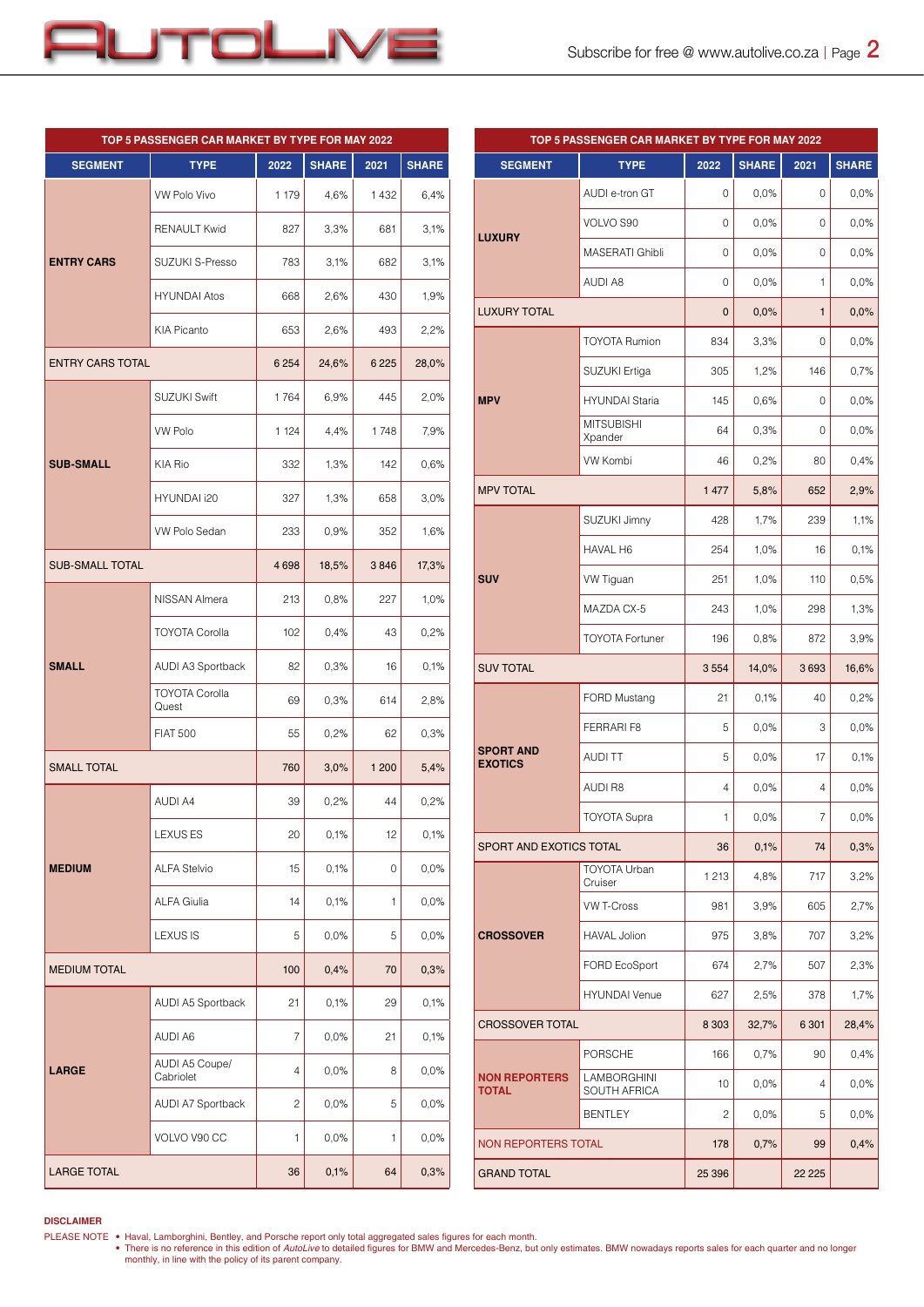

|                                  | TOP 5 PASSENGER MANUFACTURER RETAIL SALES FOR MAY 2022 |            |                 |            |              |
|----------------------------------|--------------------------------------------------------|------------|-----------------|------------|--------------|
| <b>MANUFACTURER</b>              | <b>MAKE &amp; MODEL</b>                                | 2022       | <b>SHARE</b>    | 2021       | <b>SHARE</b> |
|                                  | VW Polo Vivo                                           | 1 179      | 4,6%            | 1432       | 6,4%         |
|                                  | <b>VW Polo</b>                                         | 1 1 2 4    | 4,4%            | 1748       | 7,9%         |
| <b>VOLKSWAGEN SA</b>             | <b>VW T-Cross</b>                                      | 981        | 3,9%            | 605        | 2,7%         |
|                                  | VW Tiguan                                              | 251        | 1,0%            | 110        | 0,5%         |
|                                  | VW Polo Sedan                                          | 233        | 0,9%            | 352        | 1,6%         |
| <b>VOLKSWAGEN GROUP SA TOTAL</b> |                                                        | 4468       | 17,6%           | 5 2 2 1    | 23,5%        |
|                                  | <b>SUZUKI Swift</b>                                    | 1764       | 6.9%            | 445        | 2,0%         |
|                                  | <b>SUZUKI S-Presso</b><br>SUZUKI Vitara                | 783        | 3,1%            | 682        | 3,1%         |
| <b>SUZUKI</b>                    | Brezza                                                 | 530        | 2,1%            | 255        | 1,1%         |
|                                  | SUZUKI Jimny                                           | 428        | 1,7%            | 239        | 1,1%         |
|                                  | SUZUKI Ertiga                                          | 305        | 1,2%            | 146        | 0,7%         |
| <b>SUZUKI TOTAL</b>              | <b>TOYOTA Urban</b>                                    | 4 2 5 0    | 16,7%           | 1953       | 8,8%         |
|                                  | Cruiser                                                | 1 2 1 3    | 4,8%            | 717        | 3,2%         |
| <b>TOYOTA</b>                    | <b>TOYOTA Rumion</b>                                   | 834        | 3,3%            | 0          | 0,0%         |
|                                  | <b>TOYOTA Starlet</b>                                  | 494        | 1,9%            | 651        | 2,9%         |
|                                  | TOYOTA Agya                                            | 240        | 0,9%            | 517        | 2,3%         |
|                                  | <b>TOYOTA Fortuner</b>                                 | 196        | 0,8%            | 872        | 3.9%         |
| <b>TOYOTA TOTAL</b>              |                                                        | 3998       | 15,7%           | 4 3 1 6    | 19,4%        |
|                                  | <b>HYUNDAI Atos</b>                                    | 668        | 2.6%            | 430        | 1,9%         |
| <b>HYUNDAI</b>                   | <b>HYUNDAI</b> Venue                                   | 627        | 2,5%            | 378        | 1,7%         |
| <b>AUTOMOTIVE SA</b>             | HYUNDAI i20<br>HYUNDAI Grand i10                       | 327        | 1,3%            | 658        | 3,0%         |
|                                  | <b>HYUNDAI Creta</b>                                   | 314<br>180 | 1,2%<br>0,7%    | 439<br>292 | 2,0%<br>1,3% |
| <b>HYUNDAI TOTAL</b>             |                                                        | 2675       | 10,5%           | 2 5 0 7    | 11,3%        |
|                                  | <b>RENAULT Kwid</b>                                    | 827        | 3,3%            | 681        | 3.1%         |
|                                  | RENAULT Kiger                                          | 514        | 2,0%            | 0          | 0,0%         |
| <b>RENAULT</b>                   | Turbo<br>RENAULT Kiger                                 | 448        | 1,8%            | 0          | 0,0%         |
|                                  | <b>RENAULT Triber</b>                                  | 415        | 1,6%            | 552        | 2,5%         |
|                                  | <b>RENAULT Duster</b>                                  | 169        | 0,7%            | 164        | 0,7%         |
| <b>RENAULT TOTAL</b>             |                                                        | 2442       | 9,6%            | 1508       | 6,8%         |
|                                  | KIA Picanto                                            | 653        | 2,6%            | 493        | 2,2%         |
|                                  | KIA Rio                                                | 332        | 1,3%            | 142        | 0,6%         |
| <b>KIA SA</b>                    | <b>KIA Seltos</b>                                      | 277        | 1,1%            | 224        | 1,0%         |
|                                  | <b>KIA Sonet</b>                                       | 256        | 1,0%            | 440        | 2,0%         |
|                                  | KIA Pegas                                              | 131        | 0,5%            | 0          | 0,0%         |
| <b>KIA TOTAL</b>                 |                                                        | 1829       | 7,2%            | 1412       | 6,4%         |
|                                  | <b>HAVAL Jolion</b>                                    | 975        | 3,8%            | 707        | 3,2%         |
|                                  | HAVAL H6                                               | 254        | 1,0%            | 16         | 0,1%         |
| <b>HAVAL MOTORS</b>              | HAVAL H9<br>HAVAL H2                                   | 12<br>0    | 0,0%<br>$0,0\%$ | 8<br>325   | 0,0%<br>1,5% |
|                                  | <b>HAVAL H1</b>                                        | 0          | 0,0%            | 116        | 0,5%         |
| <b>HAVAL MOTORS SA TOTAL</b>     |                                                        | 1 2 4 1    | 4,9%            | 1 197      | 5,4%         |
|                                  | FORD EcoSport                                          | 674        | 2,7%            | 507        | 2,3%         |
|                                  | <b>FORD Everest</b>                                    | 129        | 0,5%            | 252        | 1,1%         |
| <b>FMC</b>                       | FORD Mustang                                           | 21         | 0,1%            | 40         | 0,2%         |
|                                  | FORD Figo                                              | 2          | 0,0%            | 48         | 0,2%         |
|                                  | <b>FORD Fiesta</b>                                     | 0          | 0,0%            | 27         | 0,1%         |
| <b>FMC TOTAL</b>                 |                                                        | 826        | 3,3%            | 874        | 3,9%         |
|                                  | NISSAN Magnite                                         | 371        | 1,5%            | 0          | 0,0%         |
|                                  | NISSAN Almera                                          | 213        | 0,8%            | 227        | 1,0%         |
| <b>NISSAN</b>                    | NISSAN X-Trail                                         | 128        | 0,5%            | 158        | 0,7%         |
|                                  | NISSAN Terra                                           | 20         | 0,1%            | 0          | $0,0\%$      |
| NISSAN Micra 5                   |                                                        | 19         | 0,1%            | 28         | 0,1%         |
| <b>NISSAN TOTAL</b>              | <b>OPEL Corsa</b>                                      | 772        | 3,0%            | 598<br>90  | 2,7%         |
|                                  | <b>OPEL Crossland</b>                                  | 166<br>119 | 0,7%<br>0,5%    | 33         | 0,4%<br>0,1% |
| <b>STELLANTIS</b>                | PEUGEOT 208                                            | 76         | 0,3%            | 55         | 0,2%         |
|                                  | <b>FIAT 500</b>                                        | 55         | 0,2%            | 62         | 0,3%         |
|                                  | JEEP Wrangler                                          | 46         | 0,2%            | 9          | 0,0%         |
| <b>STELLANTIS TOTAL</b>          |                                                        | 693        | 2,7%            | 520        | 2,3%         |

| TOP 5 PASSENGER MANUFACTURER RETAIL SALES FOR MAY 2022 |                                                   |                |              |                |              |
|--------------------------------------------------------|---------------------------------------------------|----------------|--------------|----------------|--------------|
| <b>MANUFACTURER</b>                                    | <b>MAKE &amp; MODEL</b>                           | 2022           | <b>SHARE</b> | 2021           | <b>SHARE</b> |
|                                                        | MAZDA CX-5                                        | 243            | 1,0%         | 298            | 1,3%         |
|                                                        | MAZDA 2                                           | 100            | 0,4%         | 132            | 0,6%         |
| <b>MAZDA SA</b>                                        | MAZDA CX-30                                       | 48             | 0,2%         | 43             | 0,2%         |
|                                                        | MAZDA 3                                           | 29             | 0,1%         | 37             | 0,2%         |
|                                                        | MAZDA CX-3                                        | 28             | 0,1%         | 277            | 1,2%         |
| <b>MAZDA SA TOTAL</b>                                  |                                                   | 448            | 1,8%         | 787            | 3,5%         |
|                                                        | MAHINDRA XUV300                                   | 208            | 0,8%         | 1              | 0,0%         |
|                                                        | <b>MAHINDRA KUV</b>                               | 172            | 0,7%         | 118            | 0,5%         |
| <b>MAHINDRA</b>                                        | <b>MAHINDRA Scorpio</b>                           | 53             | 0,2%         | 25             | 0,1%         |
|                                                        | MAHINDRA XUV500                                   | 9              | 0,0%         | 16             | 0,1%         |
|                                                        | <b>MAHINDRA Thar</b>                              | $\Omega$       | 0,0%         | 5              | 0,0%         |
| <b>MAHINDRA TOTAL</b>                                  |                                                   | 442            | 1,7%         | 165            | 0,7%         |
|                                                        | L-R Defender                                      | 154            | 0,6%         | 154            | 0,7%         |
|                                                        | L-R Range Rover<br>Evoque                         | 52             | 0,2%         | 43             | 0,2%         |
| <b>JAGUAR LAND</b><br><b>ROVER</b>                     | L-R Range Rover<br>Sport                          | 47             | 0,2%         | 56             | 0,3%         |
|                                                        | L-R Discovery Sport                               | 23             | 0.1%         | 21             | 0,1%         |
|                                                        | L-R Discovery                                     | 23             | 0.1%         | 37             | 0,2%         |
| JAGUAR LAND ROVER TOTAL                                |                                                   | 330            | 1,3%         | 383            | 1,7%         |
|                                                        | <b>HONDA Amaze</b>                                | 118            | 0,5%         | 35             | 0,2%         |
|                                                        | <b>HONDA Ballade</b>                              | 69             | 0.3%         | 22             | 0,1%         |
| <b>HONDA</b>                                           | HONDA HR-V                                        | 33             | 0,1%         | 24             | 0,1%         |
|                                                        | <b>HONDA Fit</b>                                  | 29             | 0,1%         | 4              | 0,0%         |
|                                                        | <b>HONDA WR-V</b>                                 | 25             | 0.1%         | 83             | 0,4%         |
| <b>HONDA TOTAL</b>                                     |                                                   | 288            | 1,1%         | 267            | 1,2%         |
|                                                        | MITSUBISHI Pajero<br>Sport                        | 138            | 0,5%         | 82             | 0,4%         |
|                                                        | <b>MITSUBISHI</b><br>Xpander                      | 64             | 0,3%         | 0              | 0,0%         |
| <b>MITSUBISHI</b><br><b>MOTORS</b>                     | MITSUBISHI ASX                                    | 39             | 0,2%         | 47             | 0,2%         |
|                                                        | MITSUBISHI Eclipse<br>Cross                       | 30             | 0.1%         | 40             | 0,2%         |
|                                                        | <b>MITSUBISHI</b><br>Outlander                    | 3              | 0,0%         | 2              | 0,0%         |
| MITSUBISHI MOTORS SA TOTAL                             |                                                   | 274            | 1,1%         | 188            | 0,8%         |
| PORSCHE TOTAL                                          |                                                   | 166            | 0,7%         | 90             | 0,4%         |
|                                                        | VOLVO XC40                                        | 64             | 0,3%         | 63             | 0,3%         |
| <b>VOLVO CARS</b>                                      | VOLVO XC60                                        | 22             | 0,1%         | 67             | 0,3%         |
|                                                        | VOLVO XC90                                        | 10             | 0.0%         | 21             | 0,1%         |
|                                                        | VOLVO V90 CC                                      | 1              | 0,0%         | 1              | 0,0%         |
| <b>VOLVO CARS TOTAL</b>                                |                                                   | 97             | 0,4%         | 152            | 0,7%         |
| <b>ISUZU</b>                                           | <b>ISUZU MU-X</b>                                 | 90             | 0.4%         | 10             | 0,0%         |
| <b>ISUZU MOTORS SOUTH AFRICA TOTAL</b>                 |                                                   | 90             | 0,4%         | 10             | 0,0%         |
|                                                        | <b>SUBARU Forester</b>                            | 28             | 0,1%         | 46             | 0,2%         |
| <b>SUBARU</b>                                          | SUBARU XV                                         | 11             | 0,0%         | 9              | 0,0%         |
|                                                        | SUBARU Outback                                    | 11             | 0,0%         | 9              | 0,0%         |
| <b>SUBARU TOTAL</b>                                    |                                                   | 50             | 0,2%         | 64             | 0,3%         |
| LAMBORGHINI SOUTH AFRICA TOTAL                         |                                                   | 10             | 0,0%         | $\overline{4}$ | 0,0%         |
|                                                        | <b>FERRARI F8</b>                                 | 5              | 0,0%         | 3              | 0,0%         |
| <b>SCUDERIA</b>                                        | FERRARI 812                                       | 0              | 0,0%         | 0              | 0,0%         |
| <b>SOUTH AFRICA</b>                                    | FERRARI SF90                                      | 0              | 0,0%         | 0              | 0,0%         |
|                                                        | FERRARI 296 GTB                                   | 0              | 0,0%         | 0              | 0,0%         |
| <b>FERRARI Roma</b>                                    |                                                   | 0              | 0,0%         | 0              | 0,0%         |
| <b>SCUDERIA TOTAL</b>                                  |                                                   | 5              | 0,0%         | 3              | 0,0%         |
| <b>BENTLEY TOTAL</b>                                   |                                                   | $\overline{c}$ | 0,0%         | 5              | 0,0%         |
| <b>MASERATI</b><br><b>SOUTH AFRICA</b>                 | <b>MASERATI</b> Levante<br><b>MASERATI Ghibli</b> | 0<br>0         | 0,0%<br>0,0% | 1<br>0         | 0,0%<br>0,0% |
| <b>MASERATI SOUTH AFRICA TOTAL</b>                     |                                                   | $\mathbf 0$    | 0,0%         | 1              | 0,0%         |
| <b>GRAND TOTAL</b>                                     |                                                   | 25 396         | 100,0%       | 22 2 2 5       | 100,0%       |